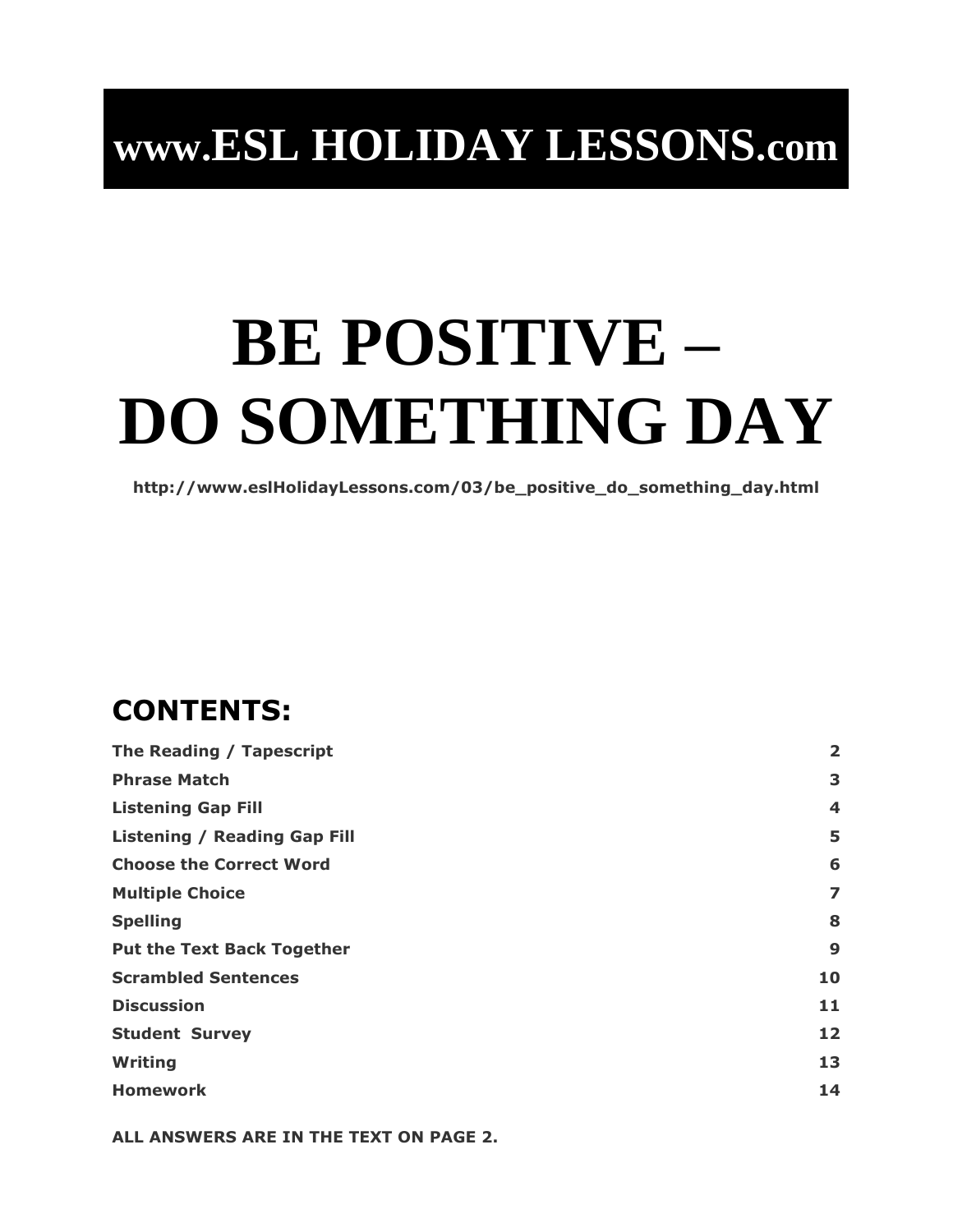## **THE READING / TAPESCRIPT**

Be Positive – Do Something Day is on March 1st. It is our chance to make a difference in the world and do something positive. It might change our lives for the better. It often seems as though the world is full of negative news, negative people and negative images. This day is for you to reverse this. An Australian man, Harold Cameron, created this day. He has a lifetime's experience of turning negatives into positives. Harold says on the Be Positive website: "I was born sickly as a child. It was thought that I would never live, but I did." He explains how he overcame being abandoned as a child, abuse, drugs, the death of close family members and other setbacks. Every time he bounced back through positive thinking.

One of Harold's messages is do not procrastinate. Do it today, not tomorrow. He says if you put things off for another day, they usually never get done. He has many suggestions about what to do on this day. Here are a few. See what you think. How about speaking a positive word to someone first thing in the morning or posting a positive message somewhere for everyone to read? Speak a positive word to the first people you meet at school or at work. Harold also suggests donating things from your home you no longer use or need to people in need. Be Positive – Do Something Day might also be a good time to get your life moving in the direction you want it to go. Write down your biggest life goal and go for it. You can do it.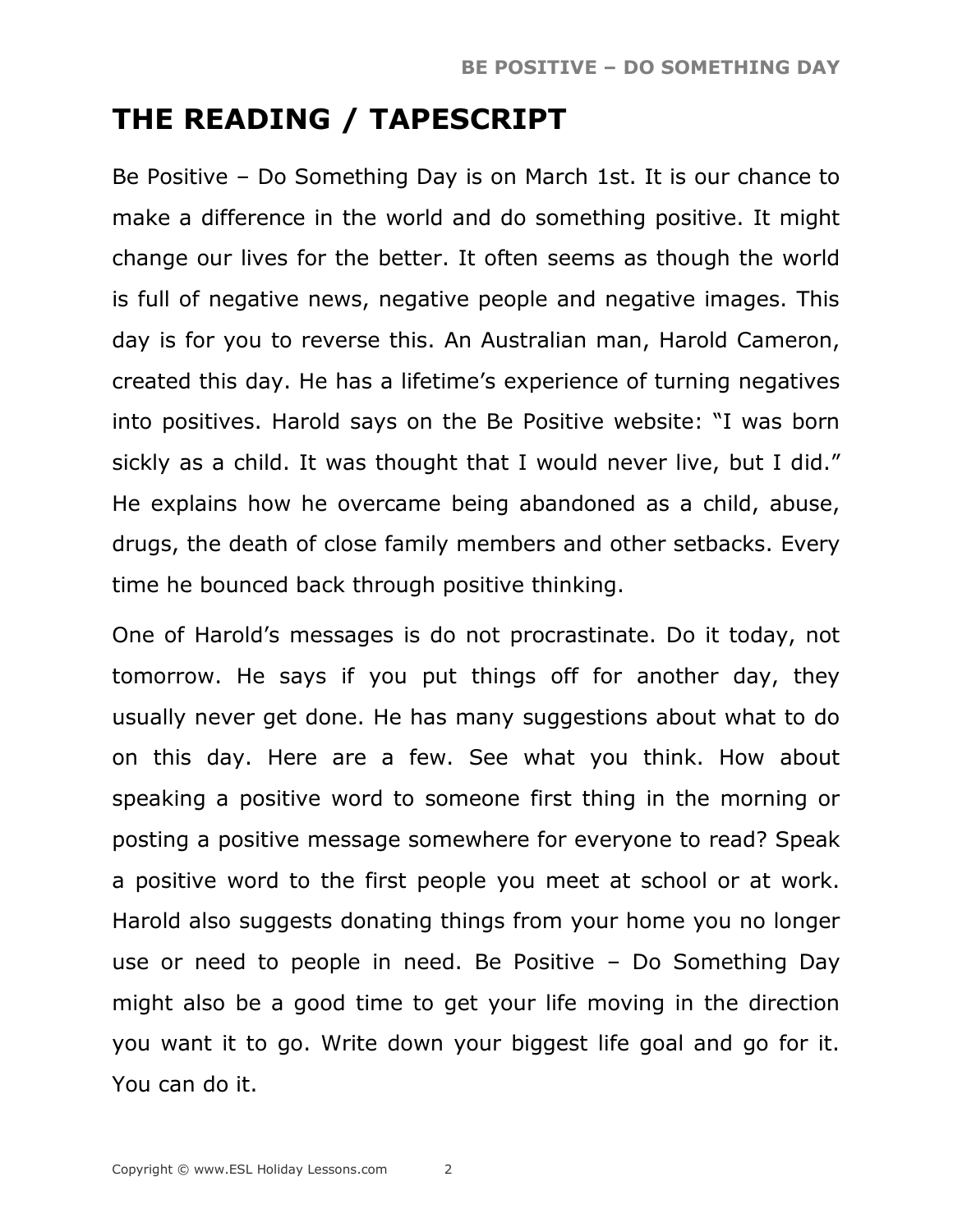## **PHRASE MATCH**

#### **Match the following phrases from the article.**

#### **Paragraph 1**

| 1.             | our chance to make a    | a. | abandoned as a child    |
|----------------|-------------------------|----|-------------------------|
| $\overline{2}$ | the world is full       | b. | positive thinking       |
| 3.             | This day is for you to  | c. | into positives          |
| 4.             | turning negatives       | d. | difference in the world |
| 5.             | he overcame being       | e. | of negative news        |
| 6.             | he bounced back through | f. | reverse this            |

#### **Paragraph 2**

- 1. put things off *a.* you want it to go
- 2 many suggestions about what *b.* for another day
- 3. Speak a positive word to the first *c.* and go for it
- 4. donating things from your home *d.* to do on this day
- 5. get your life moving in the direction *e.* you no longer use
- 6. Write down your biggest life goal *f.* people you meet at school
- 
- 
- 
- 
- 
-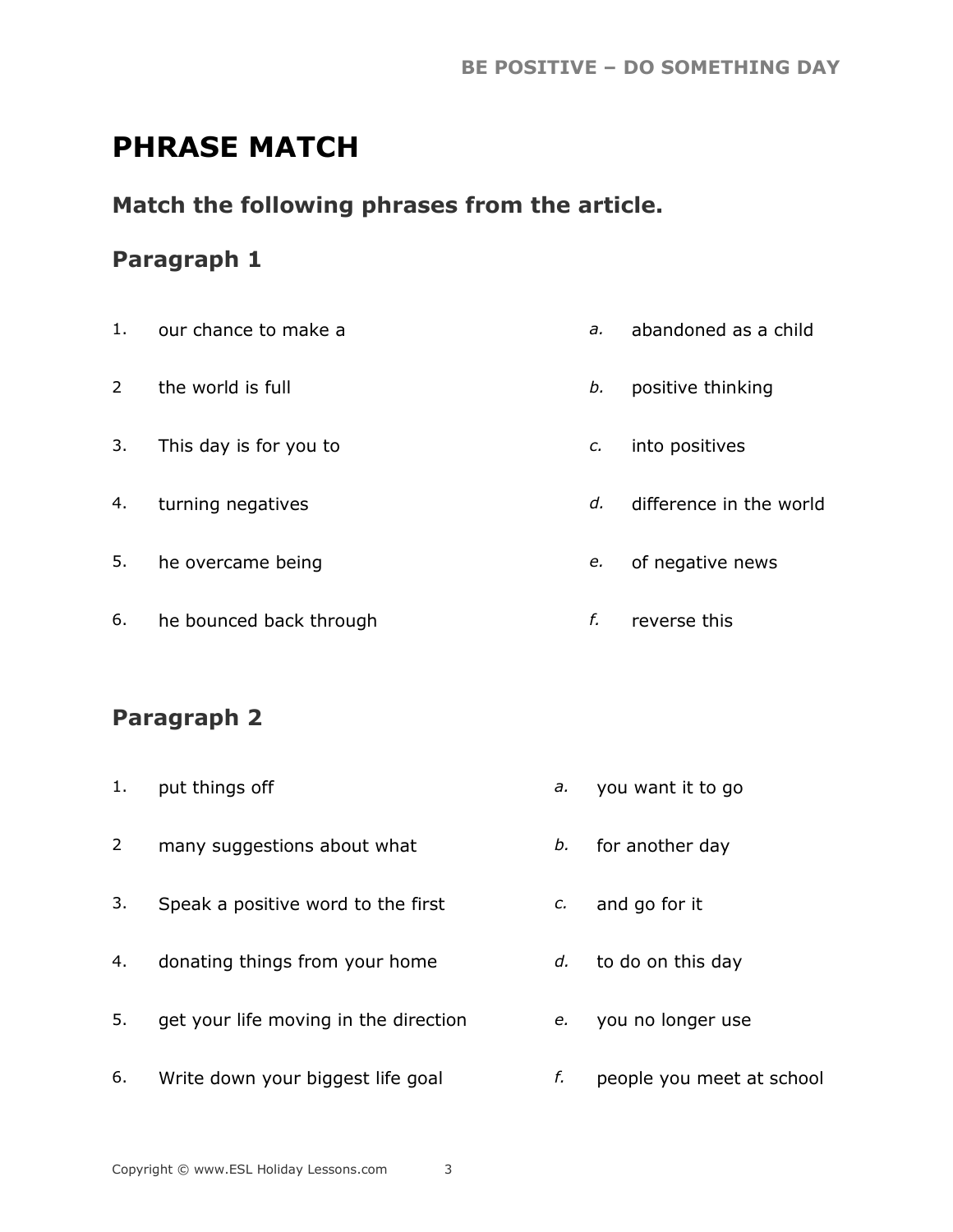#### **LISTENING GAP FILL**

Be Positive – Do Something Day is on March 1st. It make a difference in the world and do something positive. It might change our lives entitled the seems as though the world is full of negative news, negative people and negative images. This day is \_\_\_\_\_\_\_\_\_\_\_\_\_\_\_\_\_\_ this. An Australian man, Harold Cameron, created this day. He has a lifetime's experience of **EXECUTE:** POSItives. Harold says on the Be Positive website: "I was born \_\_\_\_\_\_\_\_\_\_\_\_\_\_\_\_\_\_\_\_\_. It was thought that I would never live, but I did." He explains how he overcame being \_\_\_\_\_\_\_\_\_\_\_\_\_\_\_ child, abuse, drugs, the death of close family members and other setbacks. Every time \_\_\_\_\_\_\_\_\_\_\_\_\_\_\_\_\_\_\_ through positive thinking.

One of Harold's messages is do not procrastinate. tomorrow. He says if you put things off for another day, they usually \_\_\_\_\_\_\_\_\_\_\_\_\_\_\_. He has many suggestions about what to do on this day. Here are a few. \_\_\_\_\_\_\_\_\_\_\_\_\_\_\_ think. How about speaking a positive word to someone first thing in the morning positive message somewhere for everyone to read? Speak a positive word to the first people you meet at school or at work. Harold also suggests donating things from your home you example and the need to people in need. Be Positive – Do Something Day might also be a good time to get your life moving in the direction you want it to go. Write down your biggest life entitled and only in the Vou can do it.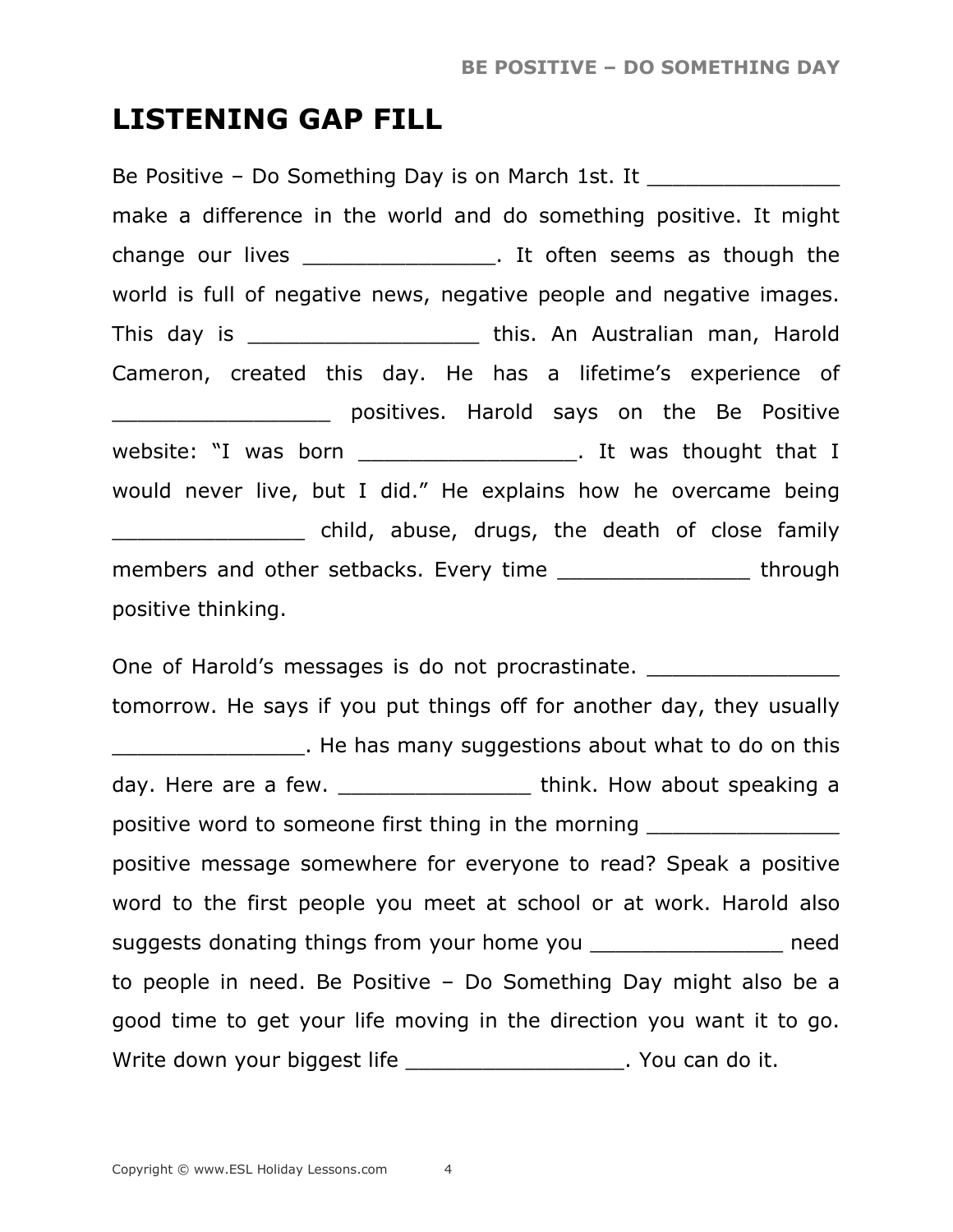### **WHILE READING / LISTENING GAP FILL**

#### **Put the words into the gaps in the text.**

| Be Positive - Do Something Day is on March 1st. It is our           |          |
|---------------------------------------------------------------------|----------|
| Lacksquare a difference in the Lacksquare and do                    | sickly   |
| something positive. It might change our lives for the better. It    | reverse  |
| often seems as though the world is full of ____________ news,       |          |
| negative people and negative images. This day is for you to         | negative |
| this. An Australian man, Harold Cameron, created                    | bounced  |
| this day. He has a lifetime's experience of ____________ negatives  | turning  |
| into positives. Harold says on the Be Positive website: "I was born | chance   |
| as a child. It was thought that I would never live, but             |          |
| I did." He explains how he ____________ being abandoned as a        | overcame |
| child, abuse, drugs, the death of close family members and other    | world    |
| setbacks. Every time he ___________ back through positive           |          |
| thinking.                                                           |          |

One of Harold's messages is do not procrastinate. Do it \_\_\_\_\_\_\_\_\_\_, not tomorrow. He says if you put things \_\_\_\_\_\_\_\_\_\_ for another day, they usually never get done. He has many suggestions about what to do on this day. Here are a **EXECO**. See what you think. How about speaking a positive word to someone \_\_\_\_\_\_\_\_\_\_\_\_\_\_ thing in the morning or posting a positive message somewhere for everyone to read? Speak a positive \_\_\_\_\_\_\_\_\_\_ to the first people you meet at school or at work. Harold also suggests donating things from your home you no longer use or need to people in \_\_\_\_\_\_\_\_\_\_. Be Positive – Do Something Day might also be a good time to get your life moving in the \_\_\_\_\_\_\_\_\_\_ you want it to go. Write down your biggest life and go for it. You can do it. *word off goal first today need direction few*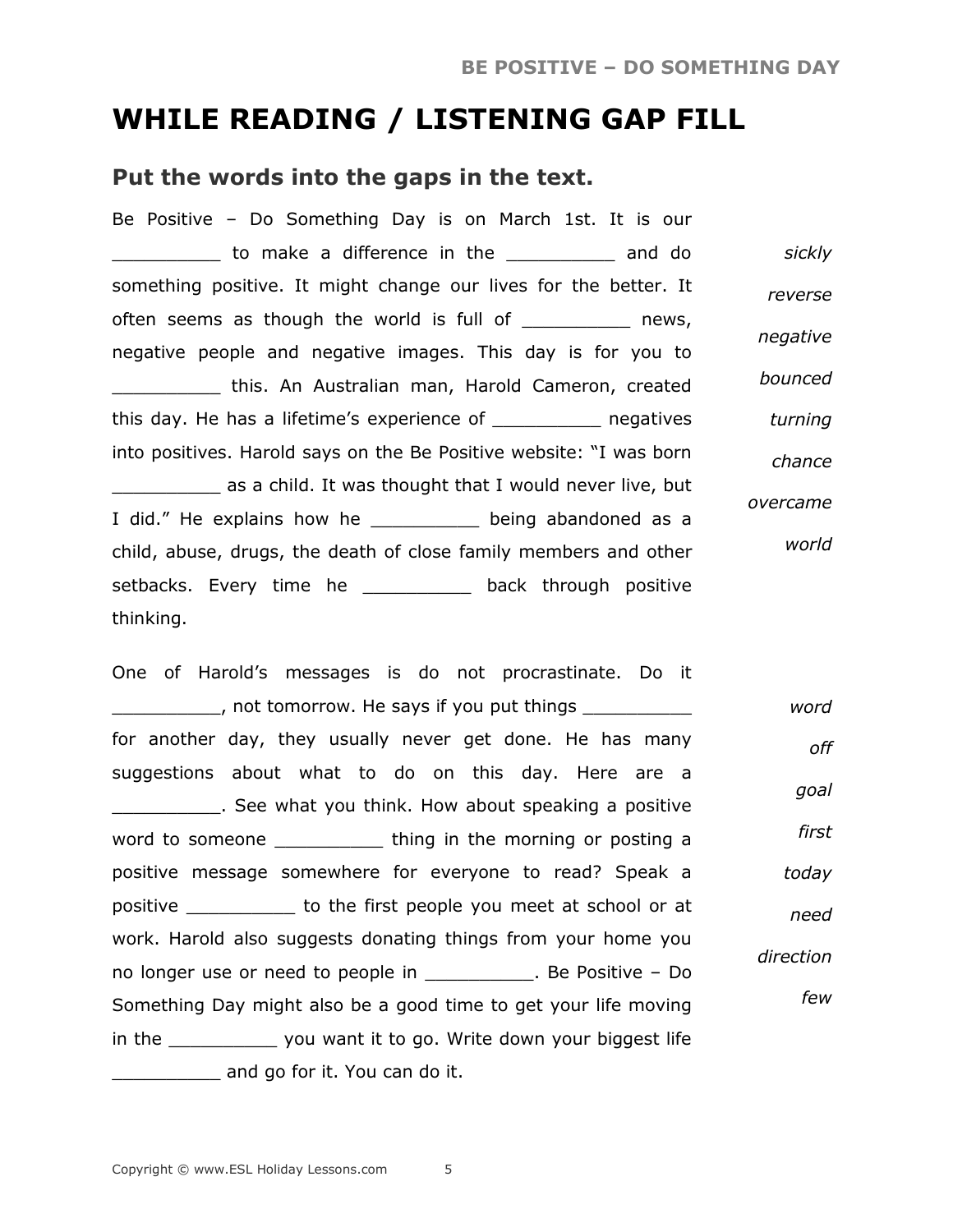## **CHOOSE THE CORRECT WORD**

**Delete the wrong word in each of the pairs of** *italics***.**

Be Positive – Do Something Day is on March 1st. It is our *change / chance* to make a difference in the world and do something positive. It might *change / chance* our lives for the better. It often seems as though the world is full *if / of* negative news, negative people and negative images. This day is for you to *reverse / reversal* this. An Australian man, Harold Cameron, *creation / created* this day. He has a lifetime's experience of turning negatives into positives. Harold says on the Be Positive website: "I was born *sickly / sickness* as a child. It was thought that I would never live, but I did." He explains how he *overcame / overdid* being abandoned as a child, abuse, drugs, the death of close family members and other setbacks. Every time he bounced *front / back* through positive thinking.

One of Harold's messages is do *not / never* procrastinate. Do it today, not tomorrow. He says if you put things *off / on* for another day, they usually never get done. He has many suggestions about what to do on this day. Here are a *three / few*. See what you think. How about speaking a positive *word / words* to someone first thing in the morning or posting a positive *massage / message* somewhere for everyone to read? Speak a positive word to the first people you meet at school or at work. Harold also suggests *donating / donation* things from your home you no longer use or need to people in need. Be Positive – Do Something Day might also be a *good / well* time to get your life moving in the direction you want it to go. Write down your biggest life *goal / score* and go for it. You can do it.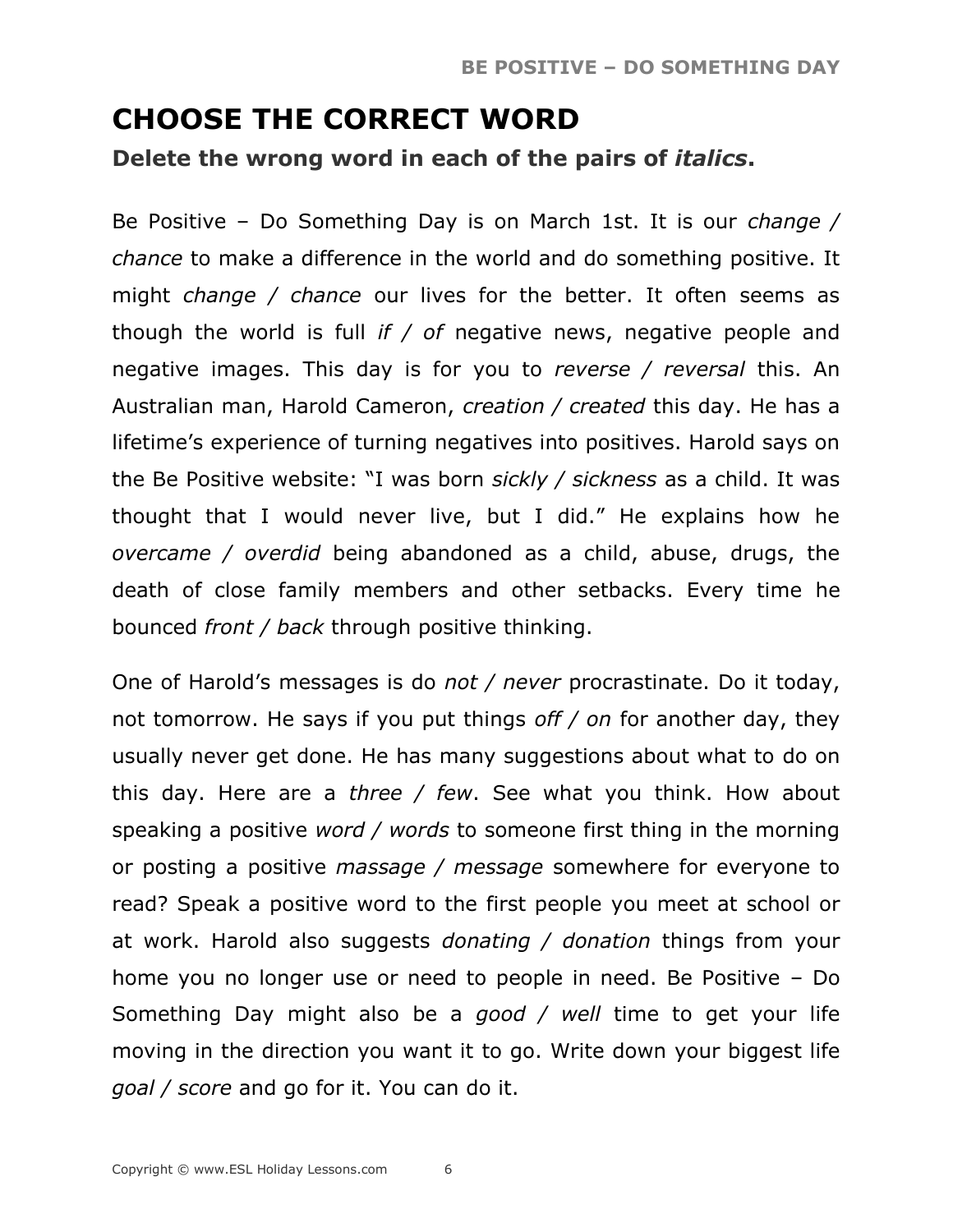## **MULTIPLE CHOICE**

Be Positive – Do Something Day is on March 1st. It is our chance to (1) \_\_\_\_ a difference in the world and do something positive. It might (2) \_\_\_\_ our lives for the better. It often seems as though the world is full of negative news, negative people and negative images. This day is for you to (3) \_\_\_\_ this. An Australian man, Harold Cameron, created this day. He has a lifetime's experience of turning negatives (4) \_\_\_\_ positives. Harold says on the Be Positive website: "I was born sickly as a child. It was thought that I would never (5) \_\_\_\_, but I did." He explains how he overcame being abandoned as a child, abuse, drugs, the death (6) close family members and other setbacks. Every time he bounced back through positive thinking.

One of Harold's messages is do not procrastinate. Do it today, (7) tomorrow. He says if you put things off for another day, they usually never get (8) Fig. He has many suggestions about what to do on this day. Here are a few. See what you think. How about speaking a  $(9)$  word to someone first thing in the morning or posting a positive message somewhere for everyone to read?  $(10)$  \_\_\_\_ a positive word to the first people you meet at school or at work. Harold also suggests donating things from your home you no  $(11)$  \_\_\_\_\_ use or need to people in need. Be Positive – Do Something Day might also be a good time to get your life moving in the direction you want it to go. Write down your biggest life (12) and go for it. You can do it.

#### **Put the correct words from this table into the article.**

- 
- 
- 
- 
- 
- 
- 
- 
- 
- 10. (a) Talk (b) Speak (c) Shout (d)
- 11. (a) length (b) long (c) longer (d) longing
- 
- 1. (a) made (b) makes (c) making (d) make
- 2. (a) changer (b) change (c) changed (d) changing
- 3. (a) reverse (b) reversal (c) reversing (d) reverses
- 4. (a) onto (b) out of (c) into (d) up to
- 5. (a) life (b) lifetime (c) living (d) live
- 6. (a) from (b) by (c) with (d) of
- 7. (a) not (b) non (c) no (d) don't
	-
- 8. (a) gone (b) done (c) hone (d) none
- 9. (a) positive (b) positively (c) positiveness (d) positives
	-
	-
- 12. (a) point (b) score (c) goal (d) run

- 
- -
-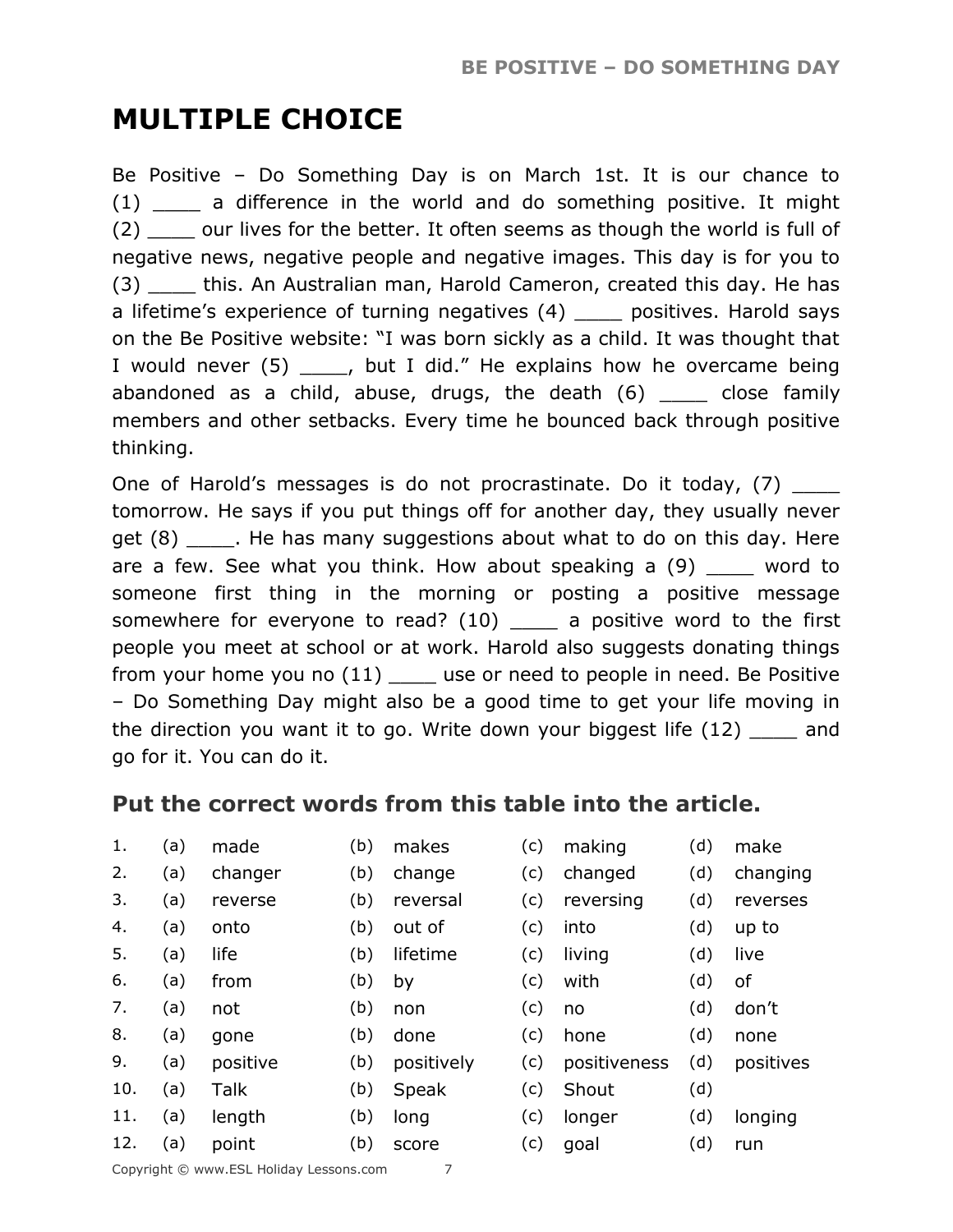## **SPELLING**

Spell the jumbled words (from the text) correctly.

#### Paragraph 1

- $1.$ our cahcne
- $2.$ gytaniee news
- I was born lkcyis as a child  $3.$
- the death of close family msmbere  $4.$
- he oeudnbc back 5.
- positive gkiithnn 6.

#### Paragraph 2

- $7.$ Do it dyaot
- first thing in the **nngrmio** 8.
- 9. a positive sseemag
- ngdaiotn things  $10.$
- $11.$ the rdienotci you want
- your sbtggei life goal 12.

8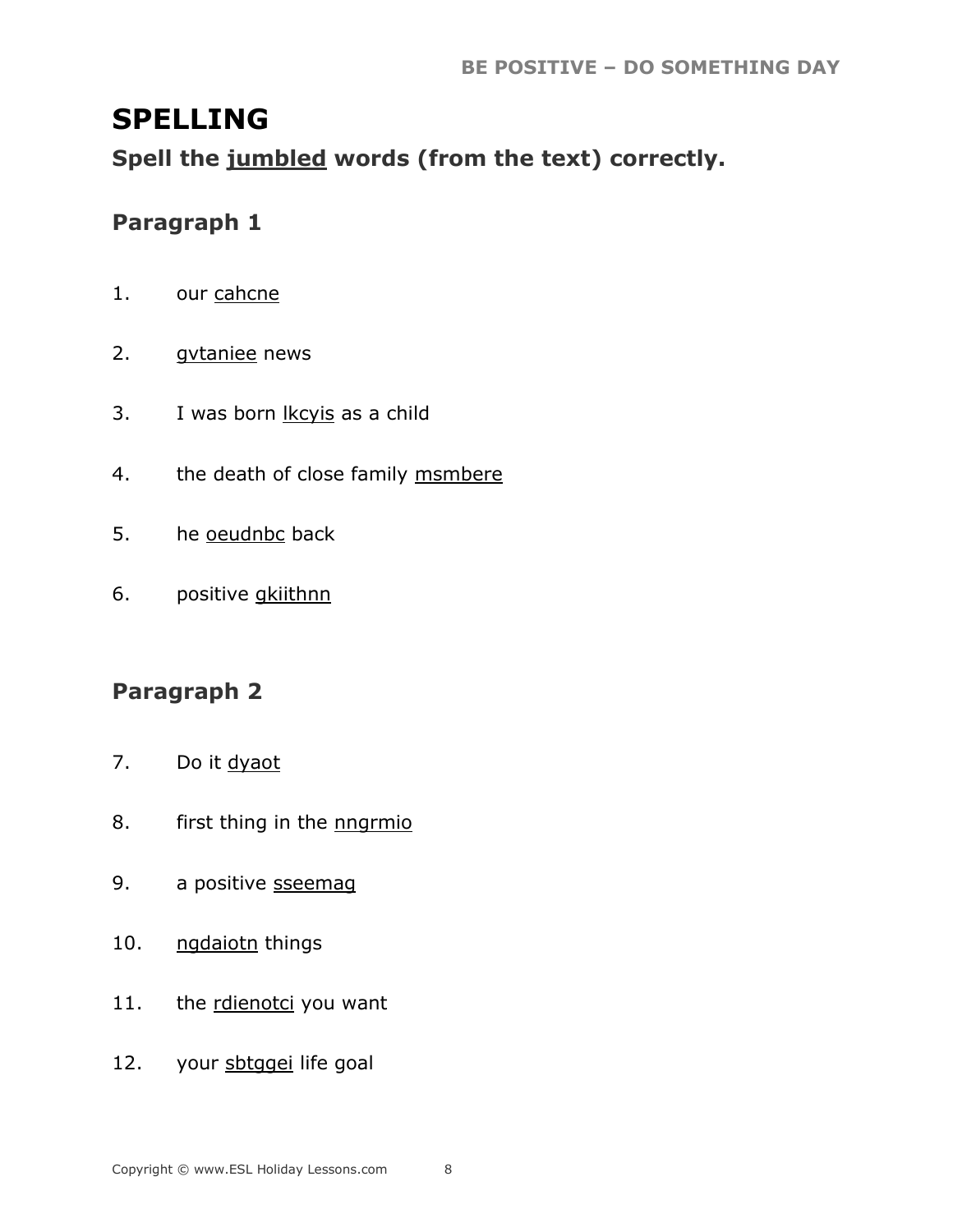## **PUT THE TEXT BACK TOGETHER**

#### **Number these lines in the correct order.**

- ( ) created this day. He has a lifetime's experience of turning negatives into positives. Harold says on the Be Positive
- ( ) website: "I was born sickly as a child. It was thought that I would never live, but I did." He explains how he overcame
- ( *1* ) Be Positive Do Something Day is on March 1st. It is our chance to make a difference in the world and do something
- ( ) few. See what you think. How about speaking a positive word to someone first thing in the morning or posting
- () for another day, they usually never get done. He has many suggestions about what to do on this day. Here are a
- $($ ) in the direction you want it to go. Write down your biggest life goal and go for it. You can do it.
- ( ) news, negative people and negative images. This day is for you to reverse this. An Australian man, Harold Cameron,
- ( ) being abandoned as a child, abuse, drugs, the death of close family members and other
- () setbacks. Every time he bounced back through positive thinking.
- ( ) a positive message somewhere for everyone to read? Speak a positive word to the first people you meet at
- ( ) in need. Be Positive Do Something Day might also be a good time to get your life moving
- ( ) positive. It might change our lives for the better. It often seems as though the world is full of negative
- ( ) One of Harold's messages is do not procrastinate. Do it today, not tomorrow. He says if you put things off
- ( ) school or at work. Harold also suggests donating things from your home you no longer use or need to people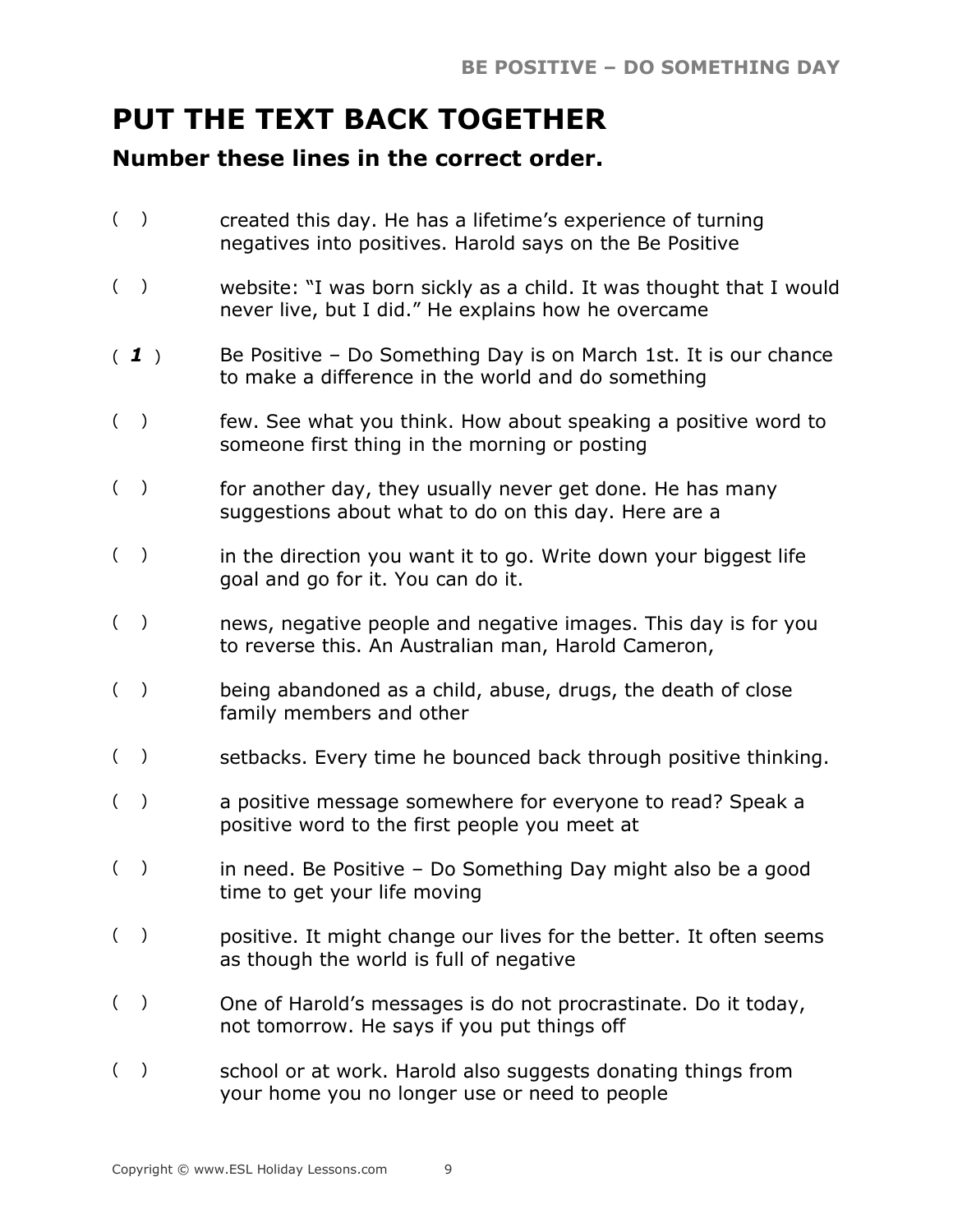## **SCRAMBLED SENTENCES**

**With a partner, put the words back into the correct order.**

| $1.$ in | the world It is our chance to make a difference         |
|---------|---------------------------------------------------------|
|         | 2. change might It better the for lives our             |
|         | 3. experience positives into negatives turning of       |
|         | 4. being as child overcame abandoned a he               |
|         | 5. thinking positive through back bounced he time Every |
|         | 6. about suggestions many has He do to what             |
|         | 7. people Speak word first meet positive the you a to   |
|         | 8. your use home donating you things no from longer     |
|         | 9. your direction life you moving want in get the       |
|         | 10. life go Write biggest and it your goal for down     |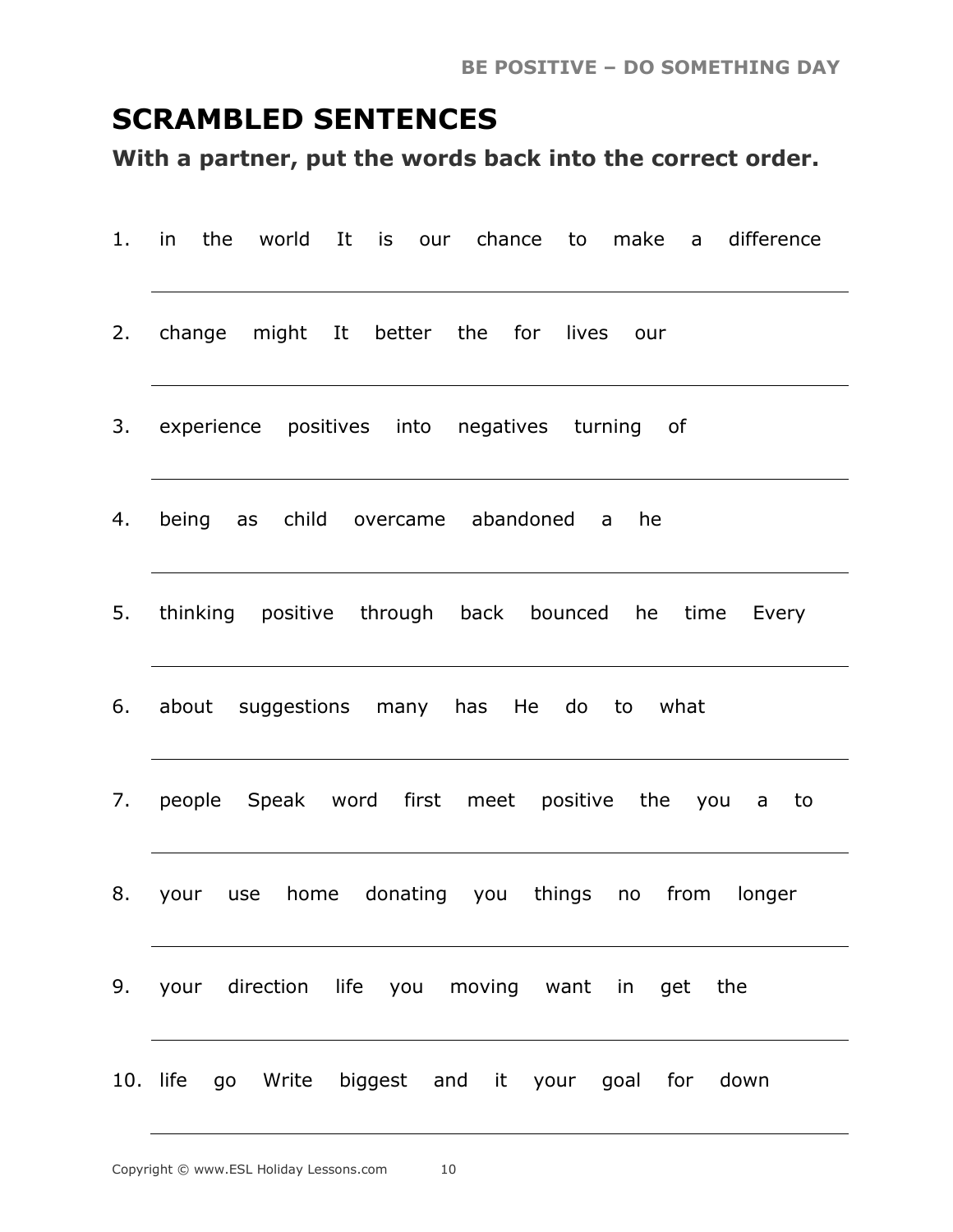## **DISCUSSION** (Write your own questions) **STUDENT A's QUESTIONS (Do not show these to student B)**

| 1. |                                                                                                                       |  |
|----|-----------------------------------------------------------------------------------------------------------------------|--|
|    |                                                                                                                       |  |
| 2. |                                                                                                                       |  |
| 3. | <u> Terminologia de la contentación de la contentación de la contentación de la contentación de la contentación d</u> |  |
|    |                                                                                                                       |  |
| 4. | <u> 1980 - Andrea Stationer, fransk politiker (</u>                                                                   |  |
| 5. | <u> 1980 - Jan Berlin, mars and de Britain and de Britain and de Britain and de Britain and de Britain and de Br</u>  |  |
|    |                                                                                                                       |  |
| 6. |                                                                                                                       |  |

Copyright © www.ESL Holiday Lessons.com

**BE POSITIVE - DO SOMETHING DAY** 

## **DISCUSSION** (Write your own questions) **STUDENT B's QUESTIONS (Do not show these to student A)**

| 1. | <u> 1989 - Andrea Andrew Maria (h. 1989).</u>                                                                         |  |
|----|-----------------------------------------------------------------------------------------------------------------------|--|
|    |                                                                                                                       |  |
| 2. | <u> 1980 - Andrea Andrew Maria (h. 1980).</u>                                                                         |  |
| 3. | <u> 2000 - Jan James James James James James James James James James James James James James James James James Ja</u> |  |
| 4. |                                                                                                                       |  |
|    |                                                                                                                       |  |
| 5. | <u> 1980 - Jan Barbara, martxa al II-lea (h. 1980).</u>                                                               |  |
| 6. |                                                                                                                       |  |
|    |                                                                                                                       |  |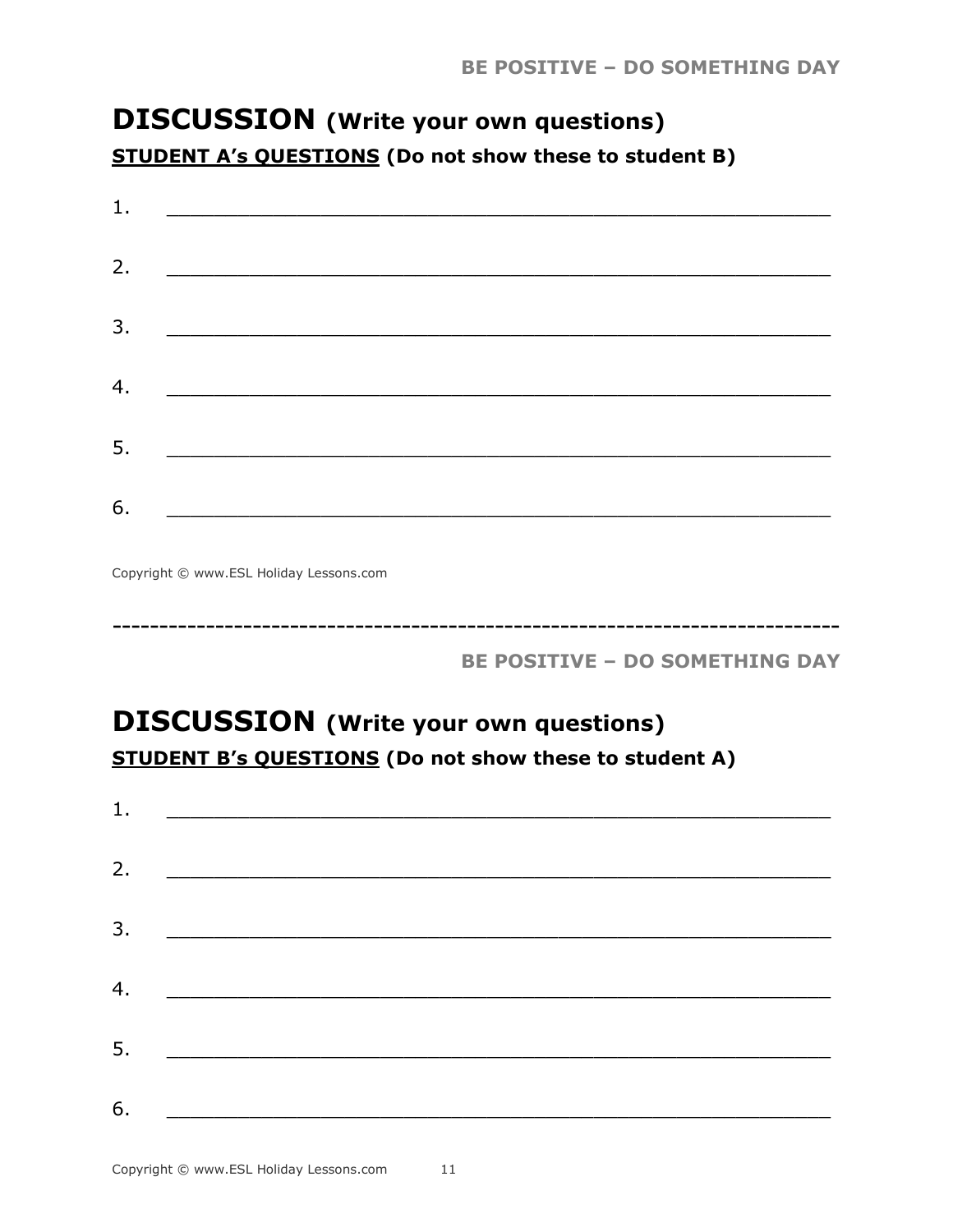## **THE BE POSITIVE – DO SOMETHING DAY SURVEY**

**Write five questions about Be Positive – Do Something Day in the table. Do this in pairs/groups. Each student must write the questions on his / her own paper.**

**Without your partner, interview other students. Write down their answers.**

|      | STUDENT 1 | STUDENT 2 | STUDENT 3 |
|------|-----------|-----------|-----------|
| Q.1. |           |           |           |
| Q.2. |           |           |           |
| Q.3. |           |           |           |
| Q.4. |           |           |           |
| Q.5. |           |           |           |
|      |           |           |           |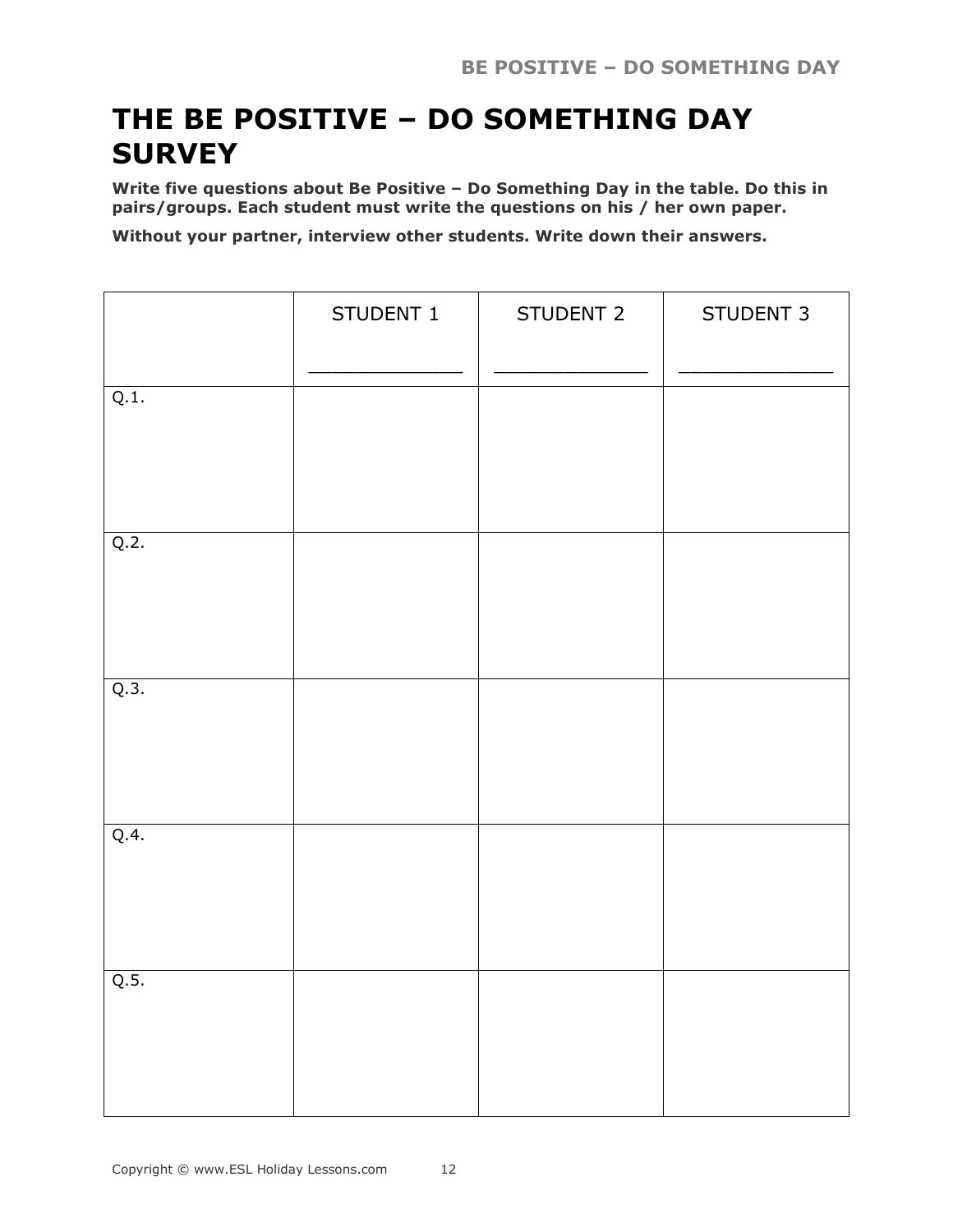**Return to your original partner(s) and share and talk about what you found out. Make mini-presentations to other groups on your findings.**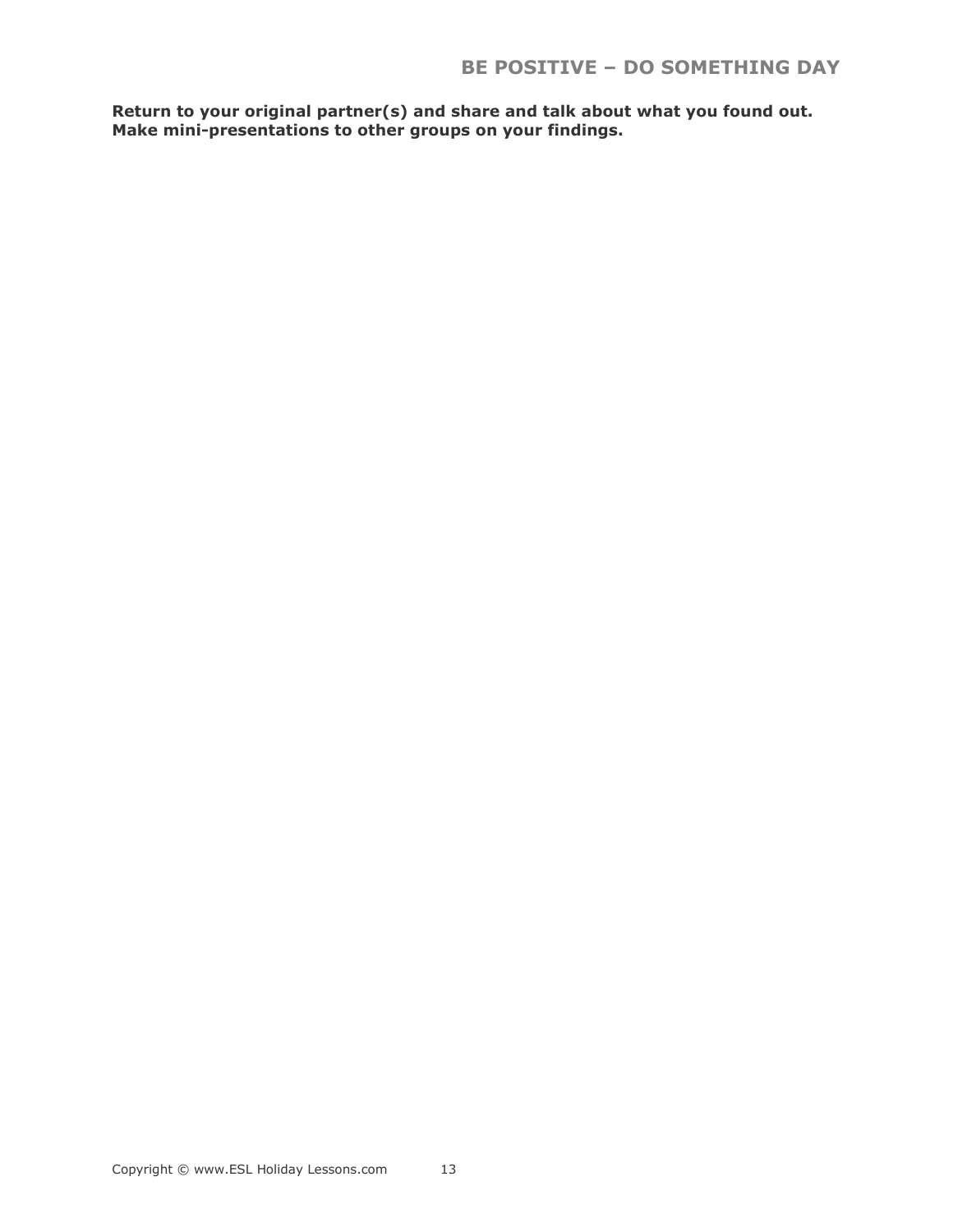## **WRITING**

Write about Be Positive - Do Something Day for 10 minutes. Show your partner your paper. Correct each other's work.